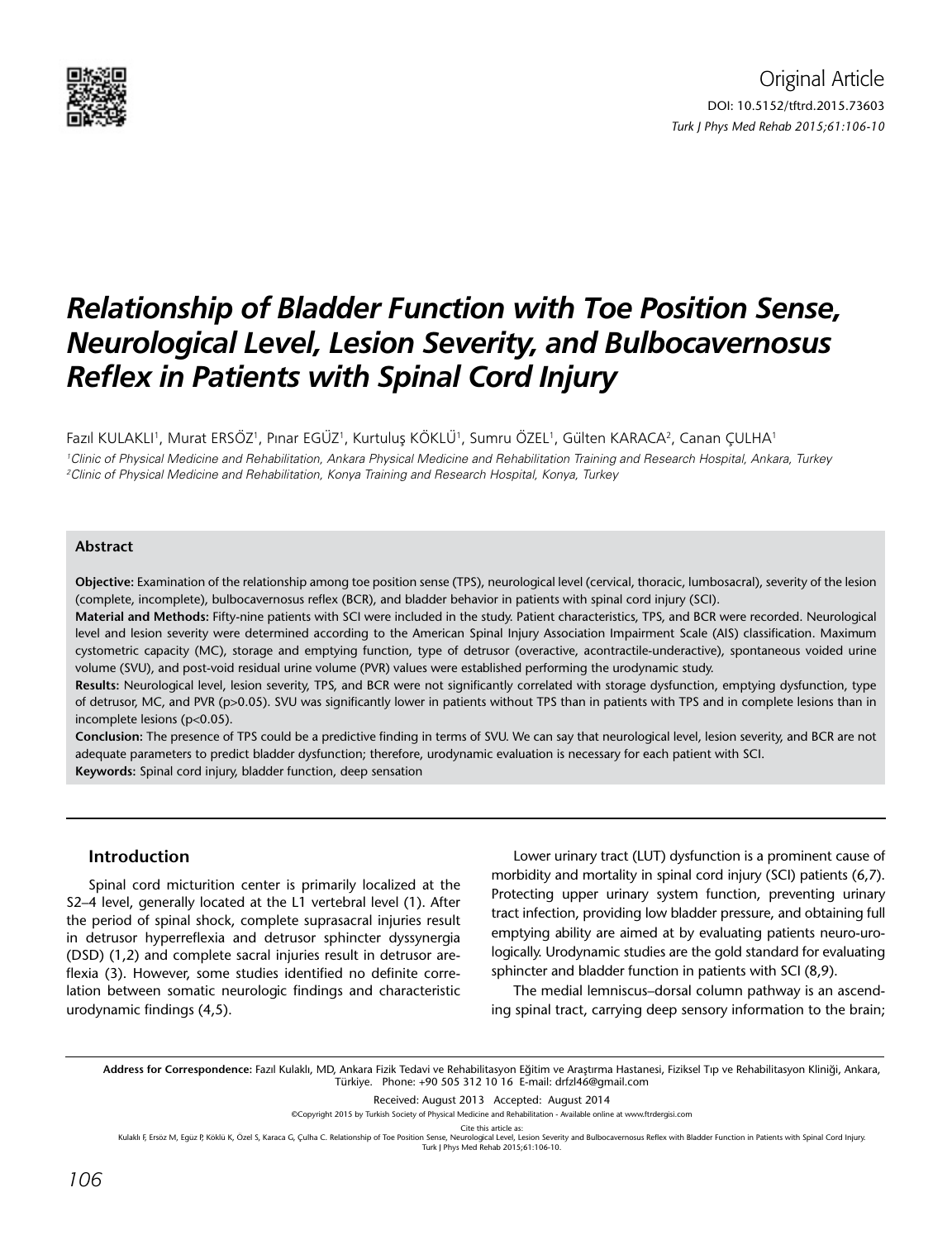however, it is not evaluated in the American Spinal Injury Association Impairment Scale (AIS). Many studies have investigated the relationship between AIS and bladder function, but only one has investigated the relationship between deep sensation and bladder function. In this study, toe position sense (TPS) was examined as deep sensation in SCI patients, and at the end of the 1-year follow-up evaluation, the frequency of volitional voiding in patients with protected TPS in the first 72 hours after SCI was higher than that in patients without TPS; the authors indicated that this finding may be predictive of volitional voiding (10).

The main objective of the present study was to investigate the relationship between TPS and bladder function in patients with SCI.

# **Material and Methods**

Fifty-nine patients (46 males, 13 females) in the rehabilitation program in our hospital with the diagnosis of SCI were evaluated prospectively. Patients with the following characteristics were not included in the study: present spinal shock period; pervious urodynamic study; previous LUT dysfunction; neurogenic bladder due to other causes (diabetes mellitus, previous stroke or brain injury, other neurologic diseases etc.); SCI out of lesion level; brain injury and pelvic trauma accompanying SCI; and previous use of pharmacological agents, such as anticholinergics, alpha blockers, baclofen, and injections, for urinary bladder. The study protocol was approved by the ethical committee of our institution.

Patient age, etiological factor, presence of TPS, and bulbocavernosus reflex (BCR) were recorded. TPS and BCR were evaluated by the same doctor making physical examination and determined as present or absent. Neurological level and severity of the lesion were set according to AIS. Maximum cystometric capacity (MC), storage and emptying function, type of detrusor, spontaneous voided urine volume (SVU), and post-void residual urine volume (PVR) values were assessed by urodynamic studies. For urodynamic testing, a computer-assisted urodynamic unit (Libra+ MMS, Enschede, The Netherlands) was used. The patients were positioned in supine position. The bladder was filled, and the intravesical pressure was recorded via a sterile transurethral double-lumen 8-F catheter. Sterile saline solution at body temperature was used as a filling medium, and the bladder was filled at a rate of 50 mL/min. MC was defined as a patient experienced sensation that would normally lead to immediate evacuation of the bladder, the volume at the time as intravesical pressure was above 40 cm H $_{\rm 2}$ O, and the volume at the time as the beginning of voiding without control (11). Storage dysfunction was defined as MC was less than 300 mL and emptying dysfunction was defined as PVR was 50 mL or more (12). Detrusor overactivity (DO) was defined as a spontaneously non-volutional detrusor contractions in the storage phase of urodynamic study (11).

## **Statistical Analysis**

Statistical analysis was performed using Statistical Package for the Social Sciences (SPSS Inc., Chicago, IL, USA) 15.0, and the level of statistical significance was defined as p<0.05. Descriptive statistics, Chi-square tests, Mann–Whitney U test, and Kruskal–Wallis test were used.

## **Results**

Etiological factor, neurological level, lesion severity, presence of TPS and BCR, frequency of storage and emptying dysfunction, and detrusor type of patients are shown in Table 1. Mean age was established as 36.8±16.3 years, median value of post-injury duration was 232 days (min=35; max=2190), median MC was 243 mL (min=37; max=750), median PVR was 280 mL (min=0; max=750), and median SVU was 0 mL (min=0; max=600). According to TPS, neurological level, lesion severity, and BCR; emptying dysfunction, storage dysfunction, and type of detrusor rates are shown in Table 2. There was no significant relationship between TPS and emptying dysfunction, storage dysfunction, type of detrusor, and PVR values (p>0.05; Table 2; Table 3). SVU was significantly higher in patients with TPS than in those without TPS (p<0.05; Table 3). According to neurological level, emptying dysfunction, storage dysfunction, PVR, and SVU values were not significantly different (p>0.05: Table 2: Table 3). Although the frequency of DO was higher and detrusor acontractility-underactivity was lower in patients with cervical injury than in patients with thoracic and lumbosacral injuries, there was no significant difference between neurological level and type of detrusor (p>0.05; Table 2). No significant difference was found between lesion severity and emptying dysfunction, storage dysfunction, type of detrusor, and PVR values (p>0.05; Table 2; Table 3). However, SVU was significantly lower in complete lesions than in incomplete lesions (p<0,05; Table 3). There was no significant difference between BCR and emptying dysfunction, storage dysfunction, type of detrusor, SVU, and PVR values (p>0.05; Table 2; Table 3). According to presence of TPS, neurological level, lesion severity and presence of BCR; median (min–max) MC values are shown in Table 3. According to TPS, neurological level, lesion severity, and BCR, median MC values were not significantly significant (p>0.05).

**Table 1. Variance of patients in terms of etiological factor, neurological level, lesion severity, presence of TPS and BCR, frequency of storage, and emptying dysfunction and type of detrusor**

|                                                        | $n = 59$ |
|--------------------------------------------------------|----------|
| Etiological factor (Traumatic/Non-traumatic)           | 54/5     |
| Neurological level (Cervical/Thoracic/Lumbosacral)     | 13/30/16 |
| Lesion severity (Complete/Incomplete)                  | 34/25    |
| TPS (Present/Absent)                                   | 20/39    |
| BCR (Present/Absent)                                   | 50/9     |
| Frequency of storage dysfunction                       | 35       |
| Frequency of emptying dysfunction                      | 56       |
| Type of detrusor (Overactive/Acontractile-underactive) | 48/11    |
| TPS: Toe position sense; BCR: bulbocavernosus reflex   |          |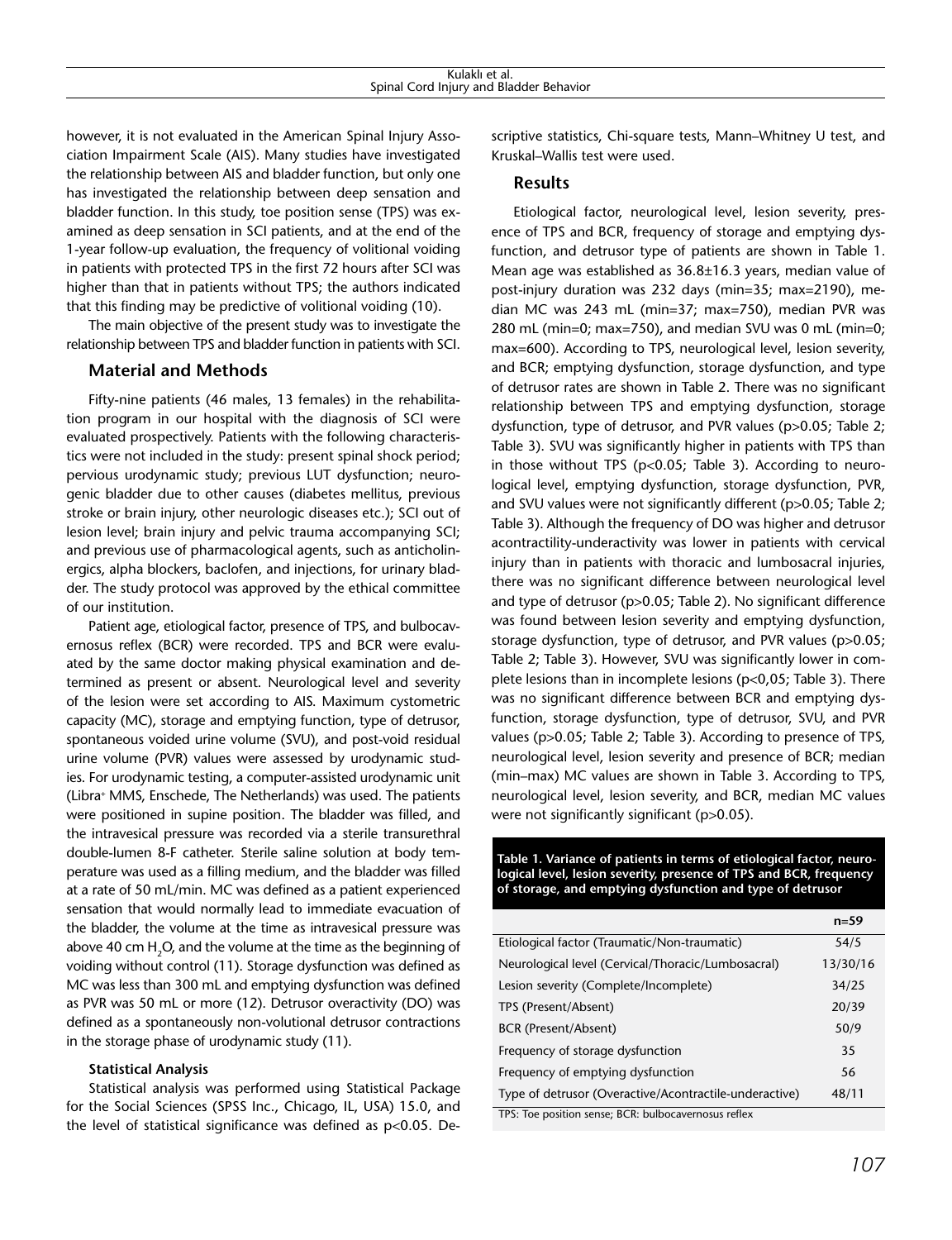#### **Table 2. According to presence of TPS, neurological level, lesion severity, and presence of BCR, rates of emptying dysfunction, storage dysfunction, and type of detrusor**

|                        |                                | Type of dysfunction           | Type of detrusor |                              |  |
|------------------------|--------------------------------|-------------------------------|------------------|------------------------------|--|
|                        | <b>Emptying</b><br>dysfunction | <b>Storage</b><br>dysfunction | Overactive       | Acontractile-<br>underactive |  |
|                        | n (%)                          | n (%)                         | n (%)            | n (%)                        |  |
| <b>TPS</b>             |                                |                               |                  |                              |  |
| TPS present            | 18 (90%)                       | 11 (55%)                      | 17 (85.0%)       | $3(15.0\%)$                  |  |
| TPS absent             | 38 (97.4%)                     | 24 (61.5%)                    | 31 (79.5%)       | 8 (20.5%)                    |  |
| $\chi^2$ ; p values    | 1.515; 0.218                   | 0.234; 0.628                  | 0.265; 0.607     |                              |  |
| Neurological level     |                                |                               |                  |                              |  |
| Cervical               | 11 (84.6%)                     | 8(61.5%)                      | 12 (92%)         | 1(8%)                        |  |
| Thoracic               | 30 (100%)                      | 18 (60%)                      | 24 (80%)         | 6 (20%)                      |  |
| Lumbosacral            | 15 (93.8%)                     | 9(56%)                        | 12 (75%)         | 4 (25%)                      |  |
| $\chi^2$ ; p values    | 4.510; 0.105                   | 0.095; 0.954                  | 1.490; 0.475     |                              |  |
| <b>Lesion severity</b> |                                |                               |                  |                              |  |
| Complete               | 33 (97%)                       | 21 (61%)                      | 27 (79%)         | 7(21%)                       |  |
| Incomplete             | 23 (92%)                       | 14 (56%)                      | 21 (84%)         | 4(16%)                       |  |
| $\chi^2$ ; p values    | 0.764; 0.382                   | 0.198; 0.656                  | 0.200; 0.655     |                              |  |
| <b>BCR</b>             |                                |                               |                  |                              |  |
| <b>BCR</b> present     | 47 (94%)                       | 30 (60%)                      | 42 (84.0%)       | $8(16.0\%)$                  |  |
| <b>BCR</b> absent      | 9 (100%)                       | $5(55.5\%)$                   | $6(66.6\%)$      | 3(33.3%)                     |  |
| $\chi^2$ ; p values    | 0.569; 0.451                   | 0.062; 0.803                  | 1.511; 0.219     |                              |  |

TPS: Toe position sense; BCR: bulbocavernosus reflex

| Table 3. Comparison of TPS, neurological level, lesion severity, and BCR with median (min-max) values of SVU, PVR, and MC |             |          |               |          |                   |          |
|---------------------------------------------------------------------------------------------------------------------------|-------------|----------|---------------|----------|-------------------|----------|
|                                                                                                                           | <b>SVU</b>  | p values | <b>PVR</b>    | p values | MC (Mean±SD)      | p values |
| <b>TPS</b>                                                                                                                |             |          |               |          |                   |          |
| TPS present                                                                                                               | 140 (0-600) | 0.000    | 195 (0-750)   | 0.109    | 246.5 (37-620) mL | 0.873    |
| TPS absent                                                                                                                | $0(0-300)$  |          | 300 (0-750)   |          | 243 (67-750) mL   |          |
| Neurological level                                                                                                        |             |          |               |          |                   |          |
| Cervical                                                                                                                  | $0(0-400)$  |          | 190 (0-650)   |          | 165 (37-620)      |          |
| Thoracic                                                                                                                  | $0(0-300)$  | 0.101    | 370 (0-750)   | 0.118    | 244 (67-750)      | 0.226    |
| Lumbosacral                                                                                                               | 110 (0-600) |          | 202.5 (0-550) |          | 296.5 (143-570)   |          |
| Lesion severity                                                                                                           |             |          |               |          |                   |          |
| Complete Incomplete                                                                                                       | $0(0-300)$  | 0.002    | 300 (0-750)   | 0.213    | 246.5 (79-750)    | 0.854    |
|                                                                                                                           | 100 (0-600) |          | 200 (0-750)   |          | 220 (37-620)      |          |
| <b>BCR</b>                                                                                                                |             |          |               |          |                   |          |
| <b>BCR</b> present                                                                                                        | $0(0-600)$  | 0.355    | 290 (0-750)   | 0.941    | 232 (37-750) mL   | 0.562    |
| <b>BCR</b> absent                                                                                                         | $0(0-120)$  |          | 270 (125-500) |          | 279 (83-608)      |          |

TPS: Toe position sense; MC: maximum cystometric capacity; BCR: bulbocavernosus reflex; PVR: post-void residual urine volume; SVU: spontaneous voided urine volume; SD: standard deviation

# **Discussion**

In this study, the main aim was to evaluate the relationship between TPS and bladder function. In addition, relationships of neurological level, lesion severity, and BCR with bladder behavior were investigated. According to TPS, neurological level, lesion severity, and BCR, storage dysfunction, emptying dysfunction, and PVR were not significantly different. The frequency of DO was higher and detrusor acontractility-underactivity was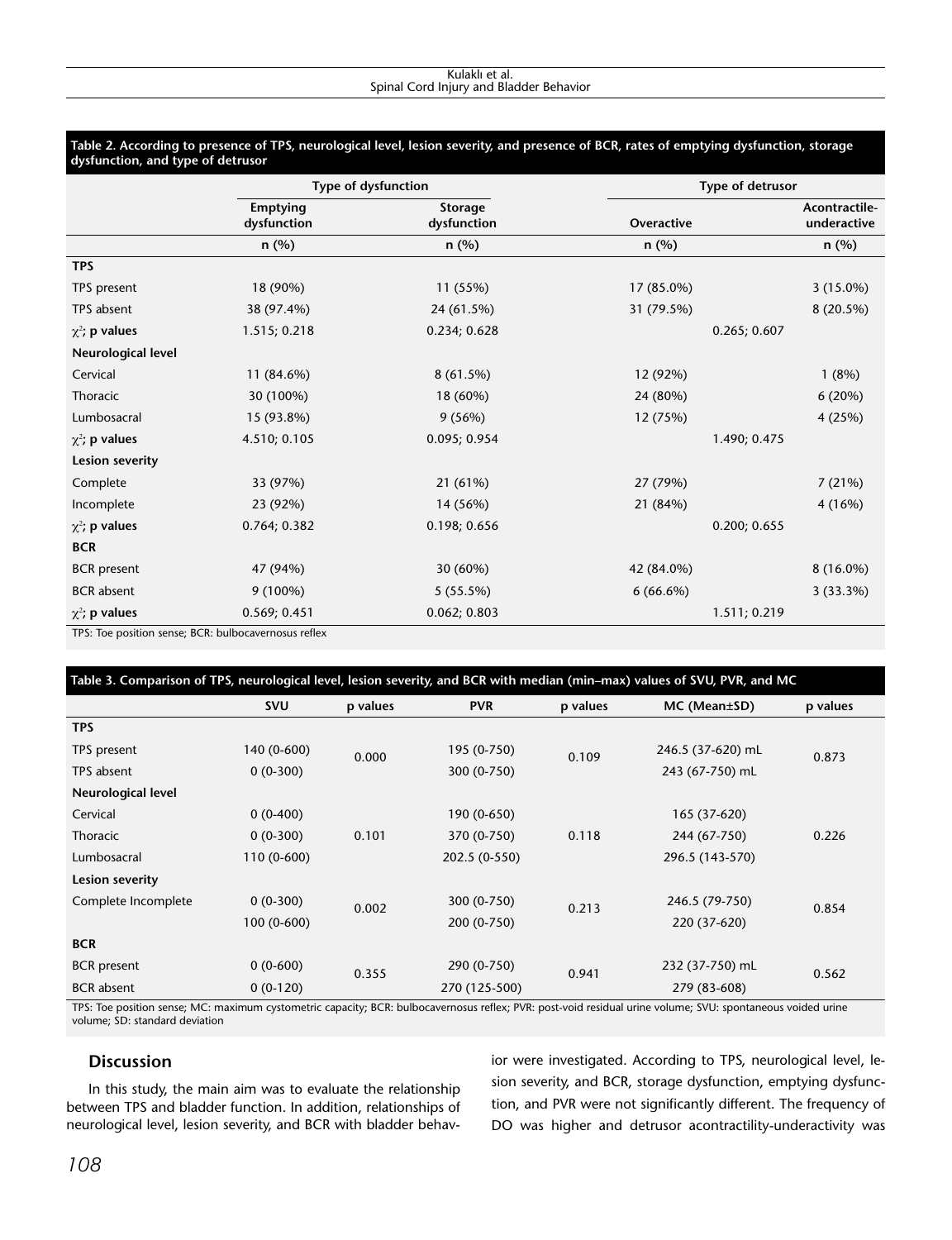| laklı<br>. aı.<br>NU.                                                             |  |
|-----------------------------------------------------------------------------------|--|
| .                                                                                 |  |
| DL.                                                                               |  |
| <b>snin</b><br>and<br>Bladder<br>navior<br>∟ord<br>. Iniur<br>- Ber<br>51 Z<br>۱d |  |
| .                                                                                 |  |

lower in patients with TPS than in those without TPS. However, according to TPS, neurological level, lesion severity, and BCR, type of detrusor and median MC values were not significantly different. SVU was significantly higher in patients with TPS and incomplete lesions than in patients without TPS and complete lesions. However; there was no significant difference between BCR and SVU.

Deep sensations (position, vibration, proprioception) and BCR are not evaluated in AIS classification. BCR is a sacral polysynaptic reflex. Evaluating BCR gives an idea about sacral somatic S2–4 nerves and also gives an indirect indication of bladder function. If BCR disappears, bladder dysfunction due to lower motor neuron lesion could occur; but urodynamic character of detrusor muscle could not be determined by examining BCR alone (13). Weiss et al. (10) reported that the frequency of volitional voiding in patients with protected TPS in the first 72 hours after SCI was more than that in patients without TPS, and this finding might be predictive of volitional voiding. Shenot et al. (14) showed that pinprick sensation and presence of BCR might be predictive of volitional voiding, but they were not sensitive about predicting detrusor hyperreflexia and sphincter dyssynergia. According to Wyndaele (15), presence of BCR and anal reflex were significantly associated with DO and sphincter dyssynergia and absence of BCR was significantly associated with detrusor acontractility. In our study, TPS was examined as deep sensation and presence of BCR was evaluated. We detected that TPS and BCR were not associated with storage dysfunction, emptying dysfunction, type of detrusor, and MC values. However, we established that SVU in patients with TPS was significantly higher than in patients without TPS, similar to results of Weiss et al. (10) There was no significant relationship between BCR and SVU. The presence of TPS may be a predictive finding in terms of SVU, but further studies are needed to evaluate the association between deep sensation, BCR, and bladder function.

After the period of spinal shock, complete suprasacral injuries result in DO and DSD (1,2) and complete sacral injuries usually result in detrusor acontractility (3). However, some studies reported that neurological findings were not always associated with urodynamic findings in suprasacral and sacral injuries (4,5); there was no significant differences among the patients with cervical, thoracic, and lumbar injuries in terms of MC (16,17) and DSD (18) and also LUT dysfunction could be determined in patients with normal neurological findings by performing urodynamic studies (19,20). In our study, neurological level was not associated with type of detrusor, storage dysfunction, emptying dysfunction, MC, SVU, and PVR.

Studies investigating lesion severity and bladder function found no significant difference between complete and incomplete lesions in terms of maximum detrusor pressure and MC (21); mean MC and mean intravesical leak-point pressures were not significantly different between AIS-A and AIS B-E patients (22); although DO was more benign in AIS-B patients than in AIS-A patients, neuropathic bladder type and compliance were not significantly different between AIS-A and AIS-B patients (23). Scivoletto et al. (24) have shown that none of the patients with AIS-A impairment on admission reached volitional voiding at 5 months; AIS-B patients had a 90% lower probability of achieving good bladder control and AIS-C patients had 65% lower than AIS-D patients. In our study, lesion severity was not significantly associated with storage dysfunction, emptying dysfunction, type of detrusor, MC, and PVR. However, similar to Scivoletto's study, SVU values of complete lesions were significantly lower than in incomplete lesions.

Relationship of neurological level and lesion severity with bladder behavior in patients with SCI were investigated in different studies and different opinions were reported. In our study, we detected that according to neurological level and lesion severity, storage dysfunction, emptying dysfunction, type of detrusor, MC, and PVR values were not significantly different, but a significant relationship in terms of SVU was established. Based on supporting data from the literature, we can say that determining neurological level and lesion severity may give an opinion about bladder function; SVU can be lower in patients without TPS and complete lesions than in patients with TPS and incomplete lesions. However, bladder function could not be determined clearly, optimum treatment could not be arranged, and neurogenic bladder complications could not be prevented by evaluating these findings alone. In addition to clinical assessment, all patients with SCI should be evaluated by urodynamic studies to appraise neurogenic bladder.

#### **Study Limitations**

The bladder was filled at a rate of 50 mL/min in our study. Although this filling rate is the upper limit of medium fill cystometry, it may provoke detrusor overactivity in SCI patients with overactive detrusors. Choosing the individualized filling rate (body weight-kg/4) would be more suitable.

Absence of data regarding DSD appeared as a limitation of our study. Although we performed sphincter EMG in the majority of our patients, it could not be performed in all patients because of some technical problems (EMG electrode, EMG cable problems, etc.). Further studies in which sphincter EMG is performed uniformly will help determination of the contribution of DSD to emptying dysfunction.

In addition, TPS was evaluated by physical examination and was determined according to patients' subjective answers, so the results cannot be accepted as fully objective findings.

#### **Conclusion**

The presence of TPS can be a predictive finding for SVU in patients with SCI. However, further studies are needed to determine the relationship between deep sensation and bladder function. Neurological level, lesion severity, and BCR are not adequate parameters to predict bladder dysfunction, so urodynamic evaluation is necessary for each patient.

**Ethics Committee Approval:** The study was approved by the ethics committee of Ankara Physical Medicine and Rehabilitation Training and Research Hospital.

**Informed Consent:** All patients were informed about the study and informed consent was signed by all of the patients.